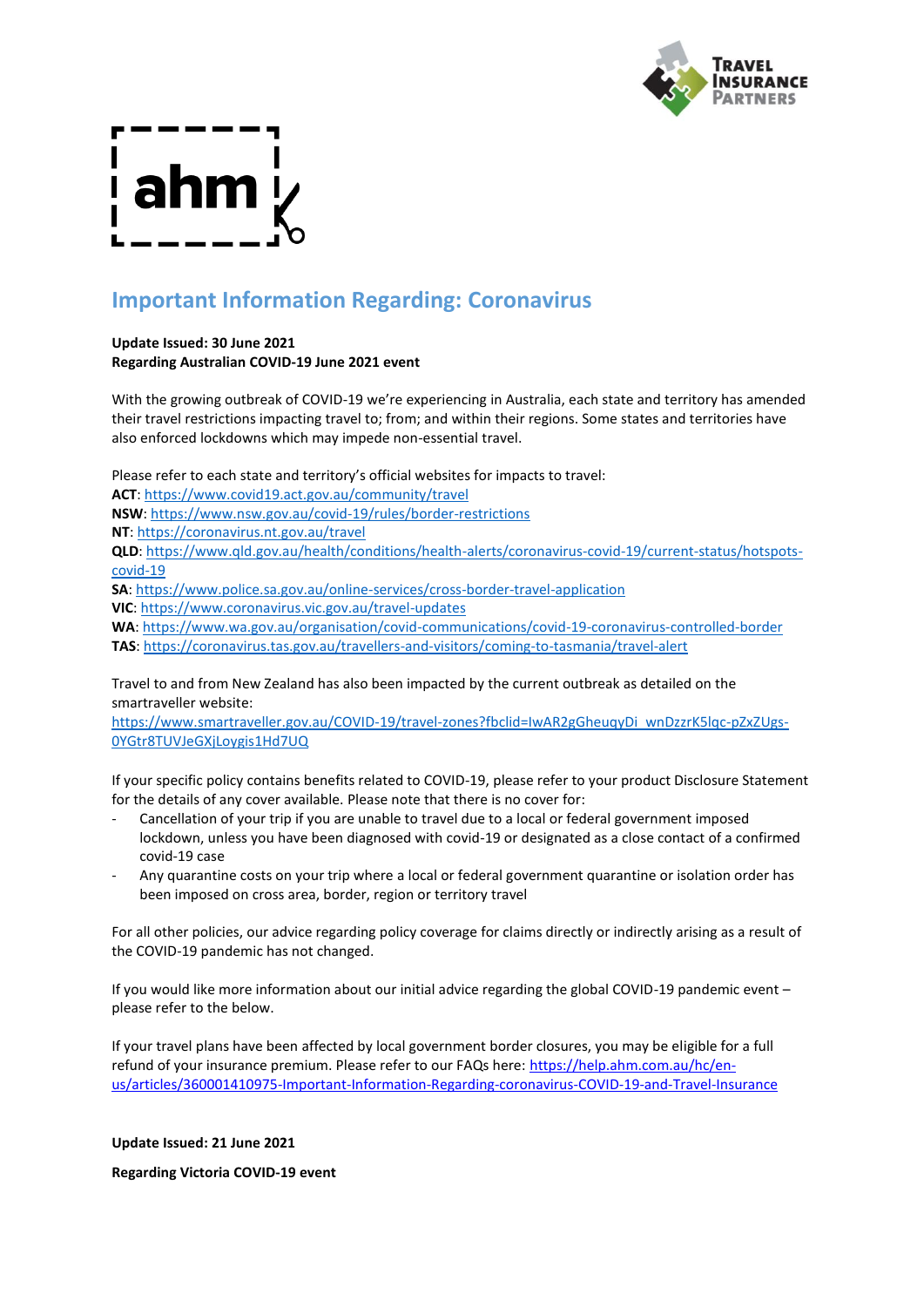

As of 27/05/2021 there are reports of several cases of COVID-19 confirmed in Melbourne, Victoria.

If your specific policy contains benefits related to COVID-19, please refer to your product Disclosure Statement for the details of any cover available.

For all other policies, our advice regarding policy coverage for claims directly or indirectly arising as a result of the COVID-19 pandemic has not changed.

If you would like more information about our initial advice regarding the global COVID-19 pandemic event – please refer to the below.

If your travel plans have been affected by local government border closures, you may be eligible for a full refund of your insurance premium. Please refer to our FAQs here: [https://help.ahm.com.au/hc/en](https://help.ahm.com.au/hc/en-us/articles/360001410975-Important-Information-Regarding-coronavirus-COVID-19-and-Travel-Insurance)[us/articles/360001410975-Important-Information-Regarding-coronavirus-COVID-19-and-Travel-Insurance](https://help.ahm.com.au/hc/en-us/articles/360001410975-Important-Information-Regarding-coronavirus-COVID-19-and-Travel-Insurance)

### **Update Issued: 21 June 2021**

### **Regarding New South Wales COVID-19 event**

As of 16/06/2021 there are reports of several cases of COVID-19 confirmed in Sydney, New South Wales.

If your specific policy contains benefits related to COVID-19, please refer to your product Disclosure Statement for the details of any cover available.

For all other policies, our advice regarding policy coverage for claims directly or indirectly arising as a result of the COVID-19 pandemic has not changed.

If you would like more information about our initial advice regarding the global COVID-19 pandemic event – please refer to the below.

If your travel plans have been affected by local government border closures, you may be eligible for a full refund of your insurance premium. Please refer to our FAQs here: [https://help.ahm.com.au/hc/en](https://help.ahm.com.au/hc/en-us/articles/360001410975-Important-Information-Regarding-coronavirus-COVID-19-and-Travel-Insurance)[us/articles/360001410975-Important-Information-Regarding-coronavirus-COVID-19-and-Travel-Insurance](https://help.ahm.com.au/hc/en-us/articles/360001410975-Important-Information-Regarding-coronavirus-COVID-19-and-Travel-Insurance)

### **Update issued: 22 December 2020**

We provide an update to our travel advice regarding the recent community transmission of Coronavirus in the Northern Beaches local government area and Greater Sydney.

The first known case of community transmission in New South Wales occurred on the 16<sup>th</sup> December 2020. Following this on the 18th December the New South Wales government issued health advice to all NSW residents to monitor for symptoms and come forward for testing, and the outbreak was widely reported in the media.

Public health orders have since been issued for the Northern Beaches local government area and Greater Sydney, and all state and territory governments have imposed border controls or travel bans.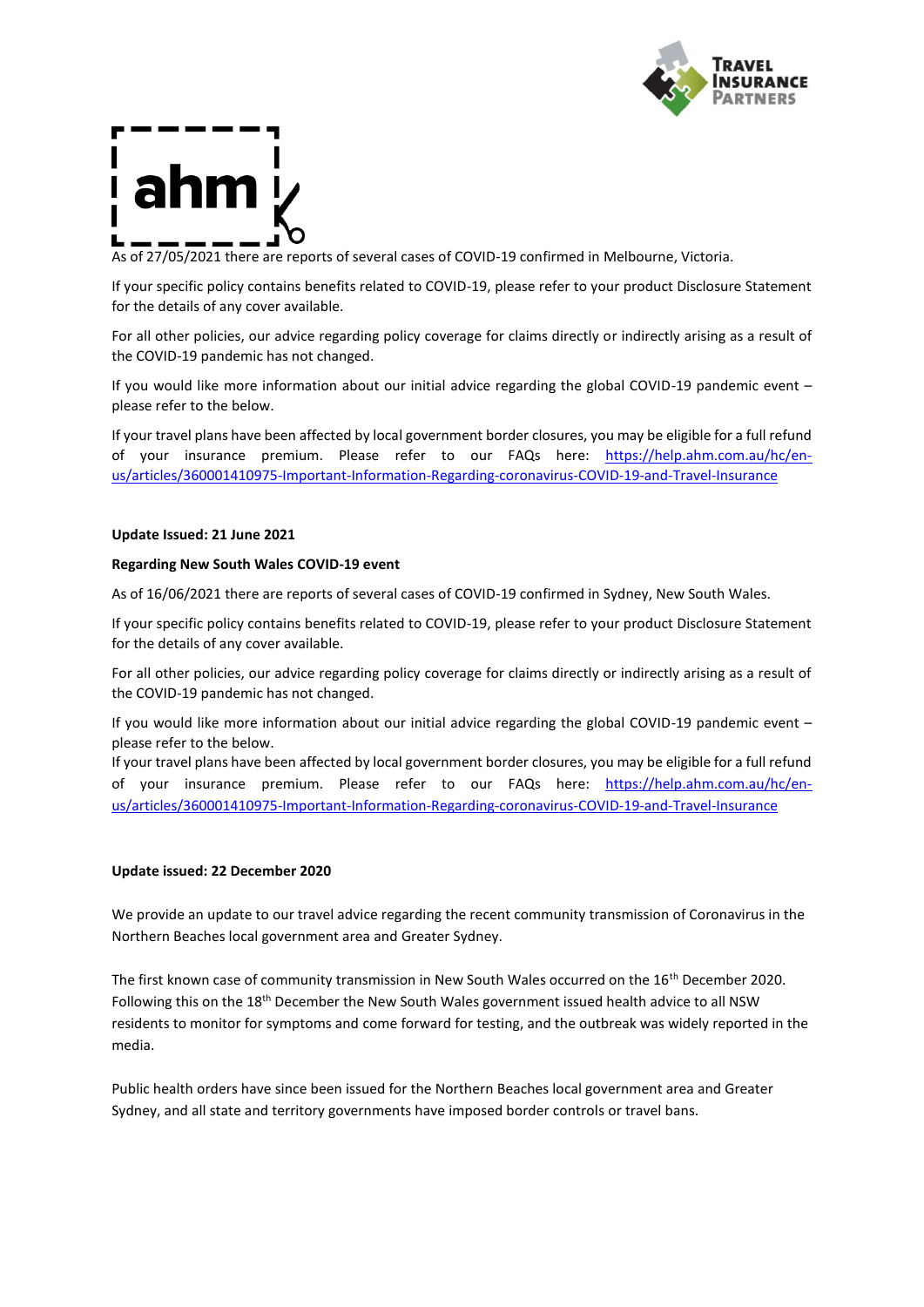

**For policies/trips with a Relevant Time from 18th December 2020:** Each of our policies come with the condition that you are not aware of any circumstance which is likely to cause a claim under your policy. Therefore, there is no cover for any claim related to this event for a policy purchased after this date.

**For policies/trips with a Relevant Time from 9th December 2020 to 17th December 2020:** Some of our policies provide cover for several circumstances related to Covid-19. If your trip is within Australia or New

Zealand your policy may provide cover for the following circumstances;

# **Additional Expenses on your trip:**

- if you are diagnosed with Covid-19 and/or where you are directed into a period of quarantine or selfisolation because a public health authority has classified you as a close contact of a known Covid-19 case
- if your non-travelling relative or business partner (residing in Australia or New Zealand) is diagnosed with Covid-19

# **Amendments on your trip or trip cancellation costs:**

- if you are diagnosed with Covid-19 and/or where you are directed into a period of quarantine or selfisolation because a public health authority has classified you as a close contact of a known Covid-19 case
- if your non-travelling relative or business partner (residing in Australia or New Zealand) is diagnosed with Covid-19
- if you are a pharmacist, doctor, nurse, paramedic or other healthcare professional and your leave is revoked
- if your pre-paid accommodation is shut down due to a covid-19 outbreak on the premises
- If your pre-paid holiday activity is closed due to a covid-19 outbreak on the premises

## **Additional accommodation costs:**

• if the person you were due to stay with has been diagnosed with covid-19 or deemed a close contact of a known covid-19 case and you can no longer stay with them

**Claims will be assessed in accordance with your Product Disclosure Statement and cover will vary depending on where you purchased your policy, the type of policy you purchased, and the date you purchased your policy.**

## **Please note that our policies do not cover:**

- amendment or cancellation costs, or additional expenses related to the government or public health authority imposing mandatory quarantine or self isolation requirements related to cross border, region or territory travel
- amendment or cancellation costs, or additional expenses related to government travel bans; "Do not travel" warnings or government directed border closures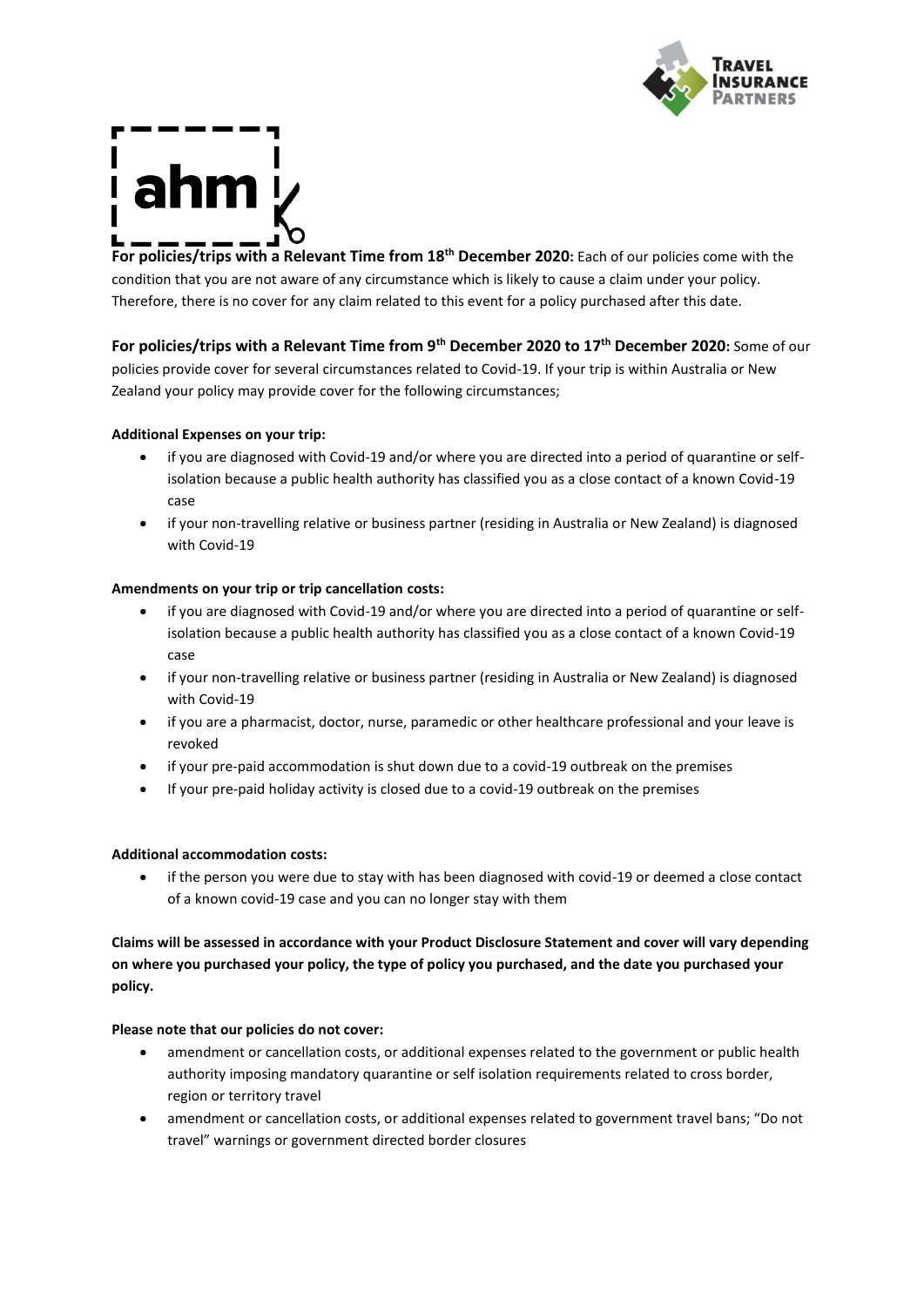

**For policies/trips with a Relevant Time before 9th December 2020:** Our advice remains the same as per previous travel advice notices.

We recommend that customers follow the health advice provided on the Health NSW website and monitor the list of venues, which is updated daily.

<https://www.nsw.gov.au/covid-19/latest-news-and-updates#public-health-alerts>

### **Update Issued: 14 August 2020**

We provide an update to our travel advice regarding this event which should be read in conjunction with previous advice posted below.

**For policies/trips with a Relevant Time on or after 21st March 2020**: There is no cover for claims related to COVID-19.

Each of our policies come with the condition that you are not aware of any circumstance which is likely to cause a claim under your policy.

The Australian government announced a travel ban from 21<sup>st</sup> March 2020, effectively closing its borders. We advise that by this date the coronavirus pandemic (and subsequent illness COVID-19) was a known event worldwide, regardless of where you were travelling to and cover is therefore not available for claims related to COVID-19 in any way for policies/trips with a Relevant Time on or after 21<sup>st</sup> March 2020.

**For policies/trips with a Relevant Time between 23rd January and 21st March:** The coronavirus pandemic was present and known in certain countries at this time as detailed below. The claims team will consider DFAT travel advice in place at the Relevant Time and where you chose to travel in order to assess coverage under your policy.

### **Update Issued: 12 March 2020**

On 11 March, the WHO made the assessment that COVID-19 can be characterized as a pandemic.

On 9 March, DFAT advised that "in most countries, we continue to advise Australians to '*exercise normal safety precautions'. For the coronavirus, this means taking sensible measures to minimise your risk of exposure such as practising good hand hygiene. We have raised our advice level for six countries: China and Iran – to 'do not travel'; South Korea and Italy - to 'reconsider your need to travel'; Japan and Mongolia – to 'exercise a high degree of caution*'."

### **Original Release: 23 January 2020**

**Updated: 06 February 2020**

This advice replaces Travel Insurance Partners' previous advice.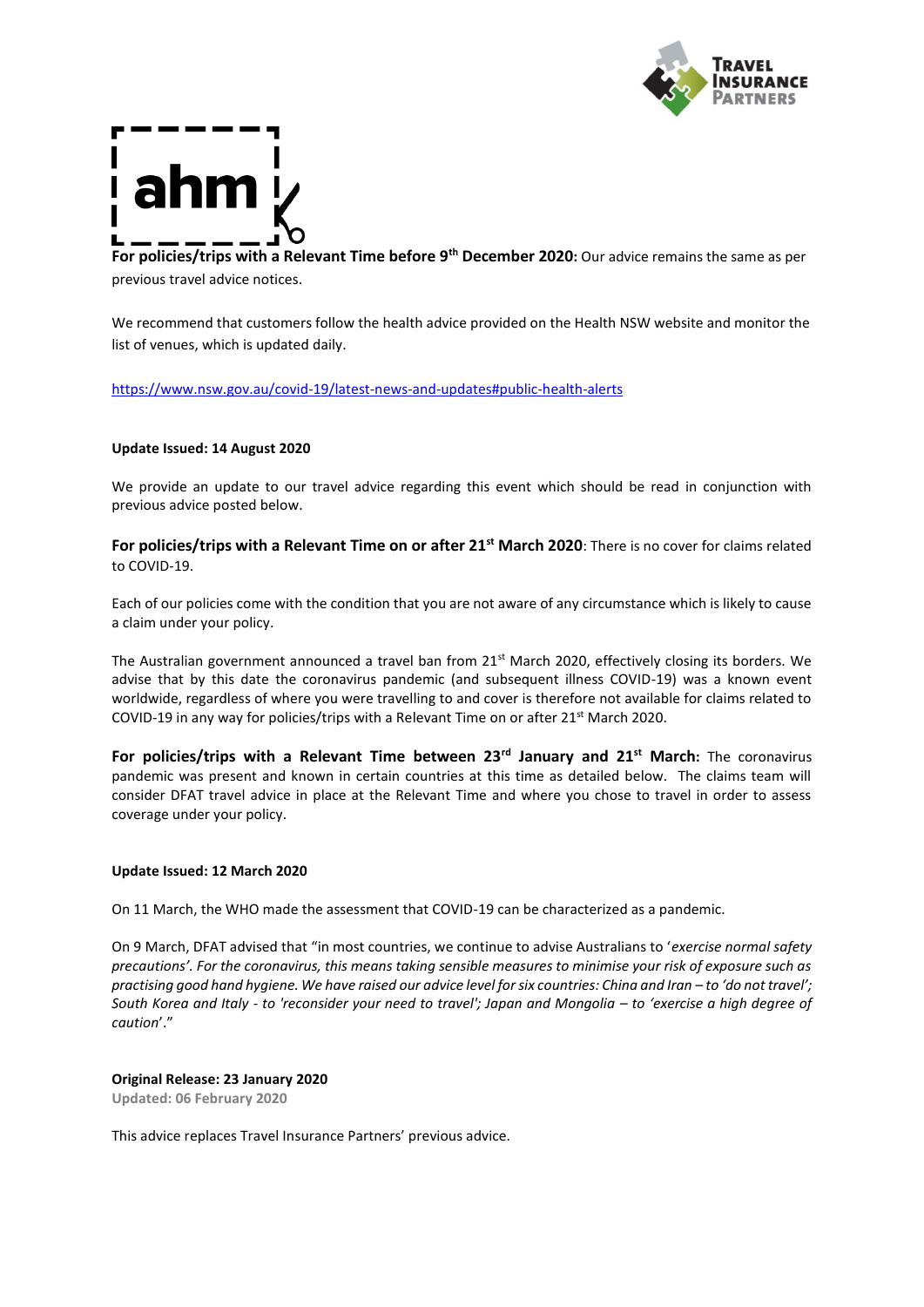



The Department of Foreign Affairs and Trade (DFAT) has travel advisories current for mainland China and Hong Kong which should be studied by anyone intending to travel to these areas. Please se[e smartraveller.gov.au.](https://www.smartraveller.gov.au/)

# **Policy Wording**

Claims will be assessed in accordance with your Product Disclosure Statement and cover may vary depending on the type of policy you purchased.

### **Customers whose policies were issued on or before 23 January 2020\***

Customers are required to minimize their financial loss. At some point the Coronavirus shall stabilize.

- MEDICAL CLAIMS IN CONJUNCTION WITH ASSOCIATED ADDITIONAL EXPENSES IN RELATION TO CORONAVIRUS: If a customer contracts the virus during their journey their policy provides cover for Overseas Medical Expenses and Additional Expenses.
- CANCELLATION AND OTHER RELEVANT SECTIONS OF THE POLICY: (Amendment or Cancellation Costs cover for customers who purchased a policy containing this section of cover).

### *Customers who planned to be in mainland China before 23 May 2020*

Customers who wish to avoid mainland China should amend/defer their trip if possible. Claims will be assessed as per the standard terms of cover.

### *Customers who are booked to be in mainland China after 23 May 2020*

- The policy will not respond now: in our experience, events of this nature are short lived and DFAT's "do not travel" advice for China may be lifted. Closer to your trip date, if DFAT via [Smartraveller.gov.au](https://www.smartraveller.gov.au/) is still recommending "do not travel" to China, we will provide an updated advice confirming that customers who were going to be in China just after *23 May 2020* will also be covered to amend/cancel their trip.
- Customers should contact us now if costs will be lower if they defer/cancel now.

### *Customers travelling elsewhere in the World*

• In view of DFAT's advice, there is no cover currently available for those wishing to cancel holidays to other destinations.

### **Customers** whose **policies were issued after 23 January 2020**

It is a condition of our policies that when you purchase a policy you are not aware of any circumstance which is likely to give rise to a claim.

• MEDICAL CLAIMS IN CONJUNCTION WITH ASSOCIATED ADDITIONAL EXPENSES IN RELATION TO CORONAVIRUS: If you incur medical expenses with associated additional expenses as a result of